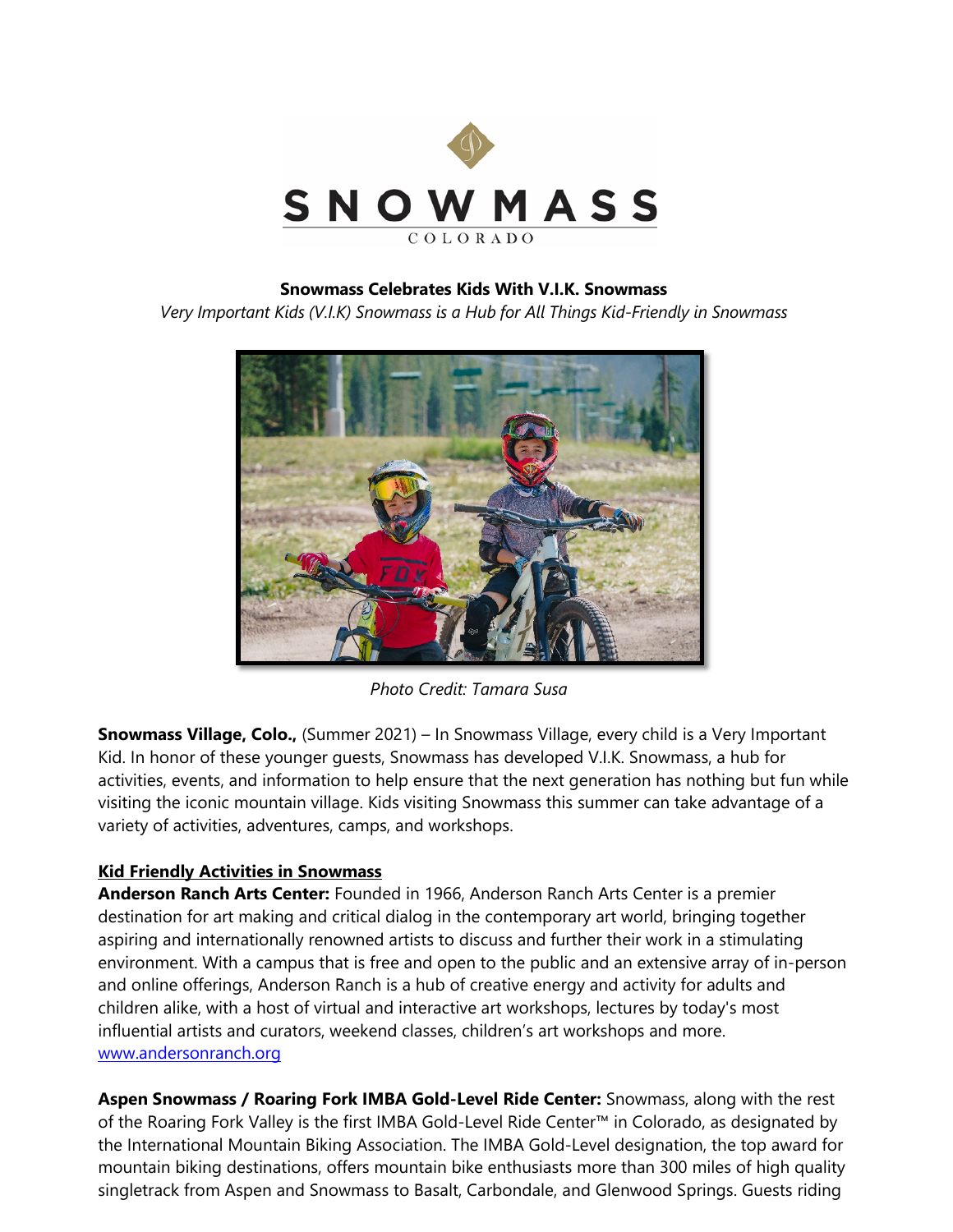in Snowmass and the Roaring Fork Valley can take their pick of adventure, from lift-served gravity trails in the Snowmass Bike Park and expert-only long rides, to family-friendly trails and backcountry adventures. The Aspen Snowmass / Roaring Fork IMBA Gold-Level Ride Center is the first Gold-Level Ride Center in Colorado, only the fifth in United States, and among seven in the world. Rides vary for all age and skill levels. [www.bikesnowmass.com](http://www.bikesnowmass.com/)

**Blazing Adventures:** Book an excursion with Blazing Adventures, Snowmass' premier adventure outfitter. Choose from options including biking at the iconic Maroon Bells, rafting, sunset dinners, jeep tours, and much more. [www.blazingadventures.com](http://www.blazingadventures.com/)

**The Collective Snowmass:** The Collective Snowmass, the hub for community activity in Snowmass Base Village, features a robust summer lineup of weekly programming. Programming includes yoga on the Rink by King Yoga on Tuesdays, Saturdays and Sundays; chess club on Mondays; live music on Tuesdays and Saturdays; a comedy series on Wednesdays; bingo night on Thursdays; the Artisan Market on Fridays (July2-August 27), and Movies Under the Stars on Saturdays (July 24-August 28). The Collective also features yard games, splash pads, fountains, weekly harvest dinners at Mix6, and pop-up events. This summer visit the new Selfie Den, located adjacent to the Game Lounge. [www.TheCollectiveSnowmass.com](http://www.thecollectivesnowmass.com/) 

**Events & Activations:** Snowmass is home to exciting summer events and activations, including biking and running races, movie nights, the Snowmass Rodeo, and a beloved hot air balloon bash. For a full calendar lineup, please visit [www.gosnowmass.com/events.](http://www.gosnowmass.com/events)

**Fly-Fishing:** The 70-mile Roaring Fork River offers the largest stretch of Colorado's Gold Medal waters, ideal for fly-fishing. The Frying Pan River, which originates east of Snowmass, also boasts Gold Medal status and is a haven for those looking to catch Brown, Rainbow, and Cutthroat Trout. [www.gosnowmass.com/activity/fly-fishing/](https://www.gosnowmass.com/activity/fly-fishing/)

**Hiking:** Snowmass has 90+ miles of hiking trails, and 2.8 million acres of adjacent wilderness to be explored, providing accessible and scenic hiking for all abilities. Visit [www.hikesnowmass.com](http://www.hikesnowmass.com/) to plan a curated hike for any ability.

Lost Forest: The Lost Forest isn't hard to find — it's just hard to see. Tucked in among the trees and rocks at the top of the Elk Camp Gondola are the Breathtaker Alpine Coaster, Treeline Trial Challenge Course, Canopy Run Zipline, and Rugged Ascent Climbing Wall. In addition, the Lost Forest operates as a home base for fishing, hiking, and disc golf. [www.aspensnowmass.com/plan](http://www.aspensnowmass.com/plan-your-stay/lost-forest)[your-stay/lost-forest.](http://www.aspensnowmass.com/plan-your-stay/lost-forest)

**The Rink:** The Rink, located in the core of Snowmass Base Village, transforms into a summer activity lawn, complete with family fun games and pop-up kids' fountain flowing into small pools. [www.thecollectivesnowmass.com](https://linkprotect.cudasvc.com/url?a=http%3a%2f%2fwww.thecollectivesnowmass.com&c=E,1,7yv27eVG5vplDheUsqLX3Y5TUURHBRDcPePKmKB0V7egnWEHT0OMoF4aj7i5Hs6O0zhOmYK0fqcU2gqedLk3WPaTWqzRh5foC--vnbhv&typo=1)

**Snowmass Free Concert Series:** A local's favorite, long standing summer tradition, the Snowmass Free Concert Series returns to Fanny Hill every Thursday evening at 6:30pm, June 10-August 26. The weekly outdoor series features a spectrum of sounds including soul, pop, funk, rock & roll, country, bluegrass, and folk.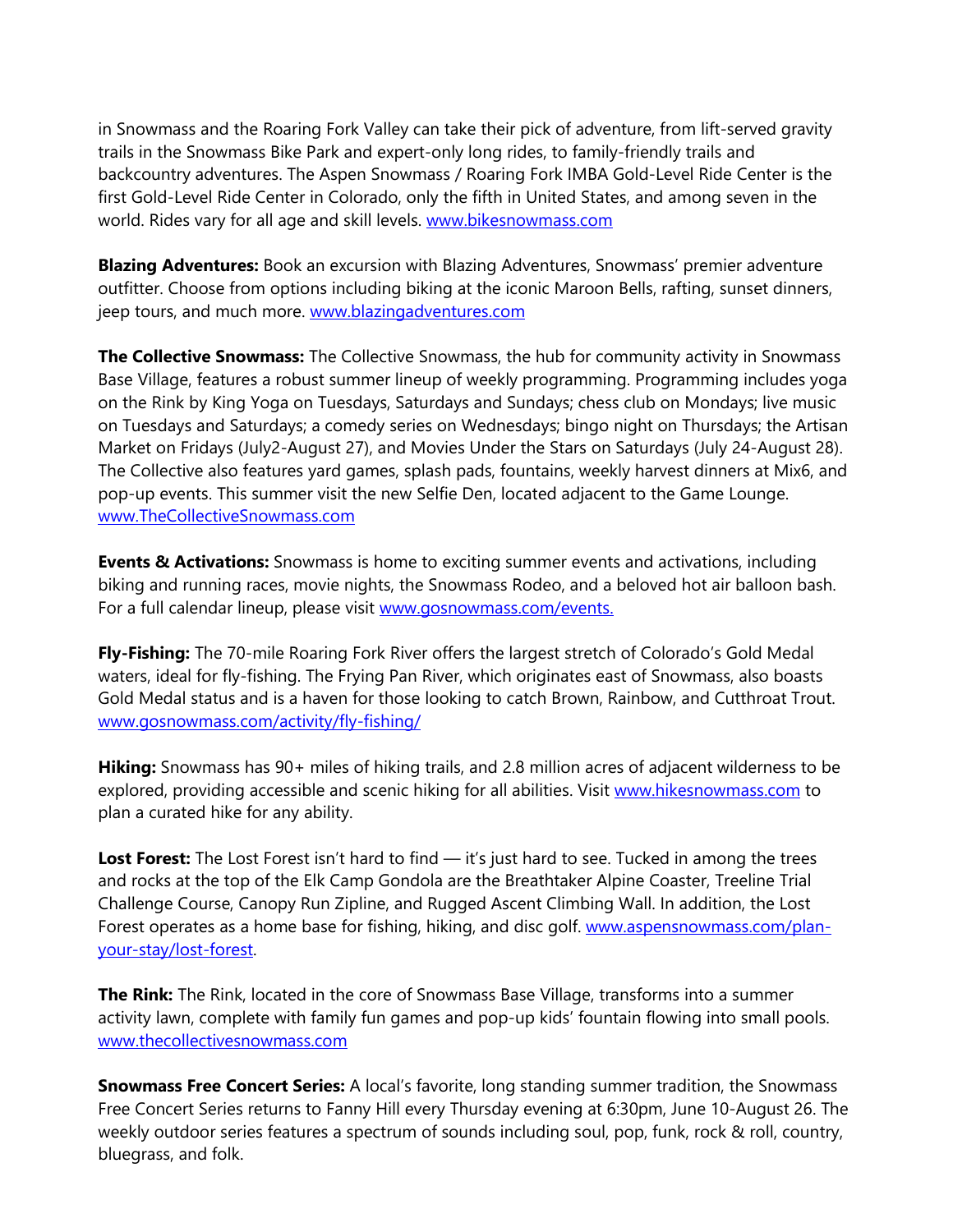**Snowmass Ice Age Discovery:** In 2010, a construction crew unearthed a single tusk of a young female mammoth while digging at Ziegler Reservoir. The Denver Museum of Nature and Science took over the site and went on to find 6,000 bones of 10 mammals and over 30,000 small bones from small vertebrate animals– 42 species in all. Mammoths, mastodons, camels, horses, sloths, and other species, as well as insects, and plant life were found. The Snowmass paleontological site is the richest Ice Age ecosystem found at high altitude. Guests can learn about the site of this important discovery at the information center at Town Park Station, which hosts temporary exhibits, or by hiking to the interpretive Ice Age Discovery signs, located off ski runs Scooper and Dawdler.

**Snowmass Lanes & Lounge:** Snowmass Lanes & Lounge offers nightly bowling on six lanes, as well as lounge games such as foosball, billiards, and darts. Snowmass Lanes & Lounge also features a full kitchen and bar. [snowmasslanesandlounge.com/](http://www.snowmasslanesandlounge.com/)

**Snowmass Mountain Mission:** The Snowmass Mountain Mission is an app based, village-wide scavenger hunt designed to challenge creativity, test Snowmass knowledge, and enhance selfie skills. Download the Eventzee app from the App Store, enter an email, username and password, and the event code: Snowmass. Hit different point thresholds to win fun Snowmass prizes. See you on the leaderboard! [www.gosnowmass.com/snowmass-mountain-mission/](http://www.gosnowmass.com/snowmass-mountain-mission/)

**Snowmass Recreation Center:** The 18,000-square-feet recreation facility offers unique programming for adults and children, year-round outdoor saline pools, a state-of-the-art cardio and weight room, an indoor gymnasium, aerobics classes, climbing & bouldering walls, and more. [www.snowmassrecreation.com](http://www.snowmassrecreation.com/)

**Snowmass Rodeo:** The Snowmass Rodeo, June 23-August 18, celebrates 47 years of operations during summer 2021. This long-standing Western tradition is a Snowmass summer staple, complete with music, cowboys and cowgirls, horses, livestock, and family fun. The Snowmass Rodeo takes place on Wednesdays at 7:00pm, rain or shine. www. SnowmassRodeo.org

**Snowmass Wildflower Walk & Ice Age Discovery Hike:** Aspen Center for Environment Studies (ACES), is a non-profit environmental science education organization which provides programs for all ages in the areas of ecological literacy, agriculture, forest health, ecosystem restoration, and civic leadership. Daily in the summer, ACES offers free guided hikes to explore Snowmass, including the Snowmass Wildflower Walk at 10:00am and the Snowmass Ice Age Discovery Hike at 1:00pm. Hikes leave from the Snowmass Mall Ticket Pavilion. [www.gosnowmass.com](http://www.gosnowmass.com/)

**Whitewater Rafting:** The nearby Roaring Fork and Colorado Rivers offer easy access to Class I to Class IV river experiences - from whitewater rafting to kayaking to stand up paddle boarding. [www.gosnowmass.com/activity/whitewater-rafting/](http://www.gosnowmass.com/activity/whitewater-rafting/)

## **Summer Camps for Kids**

Children visiting Snowmass can take their pick from a wide array of kid's camp opportunities, from themed summer camps to outdoor time to arts & crafts. Snowmass is home to six different day camp options, including:

**[The Snowmass Recreation Center](http://www.snowmassrecreation.com/)**